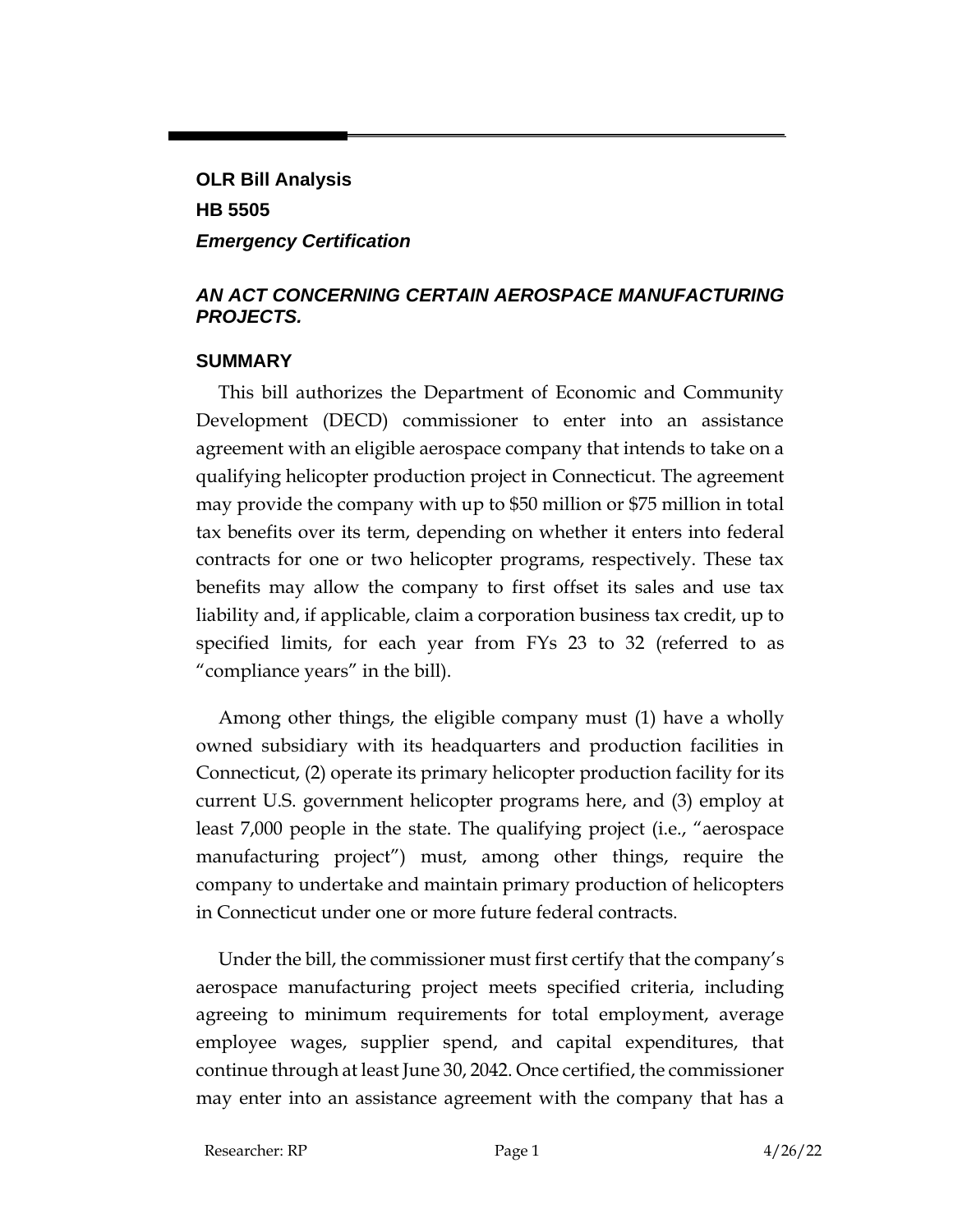minimum 20-year term.

Under the bill, if the DECD commissioner determines that the company fails to meet any of the minimum requirements during FYs 23- 32, the company must repay the tax benefit that it used for that year and any penalty established under the assistance agreement. The bill also establishes a framework for recapturing these tax benefits from FYs 33- 42 if the company does not meet the specified thresholds.

Lastly, the bill authorizes the DECD commissioner to revise the assistance agreement's terms to address delays preventing the company from entering into these production contracts by June 30, 2024. This may include changing the agreement's timing, minimum requirements, and recapture period.

EFFECTIVE DATE: Upon passage

#### **ELIGIBILITY CRITERIA**

#### *Eligible Taxpayers*

Under the bill, a taxpayer qualifies for the bill's tax benefits if it is an aerospace company with a place of business or wholly owned subsidiary headquartered in Connecticut, including any subsidiaries and affiliates it or its wholly owned subsidiary owns. The company must also meet the following requirements when it applies to DECD for certification:

- 1. employ at least 7,000 people in Connecticut;
- 2. operate its primary helicopter production facility for its current federal programs here;
- 3. plan to bid on a helicopter production contract or contracts under one or more federal programs; and
- 4. have a wholly owned subsidiary with headquarters and production facilities in Connecticut before the bill's passage.

#### *Eligible Aerospace Manufacturing Project*

An "eligible aerospace manufacturing project" is one involving

Researcher: RP Page 2 4/26/22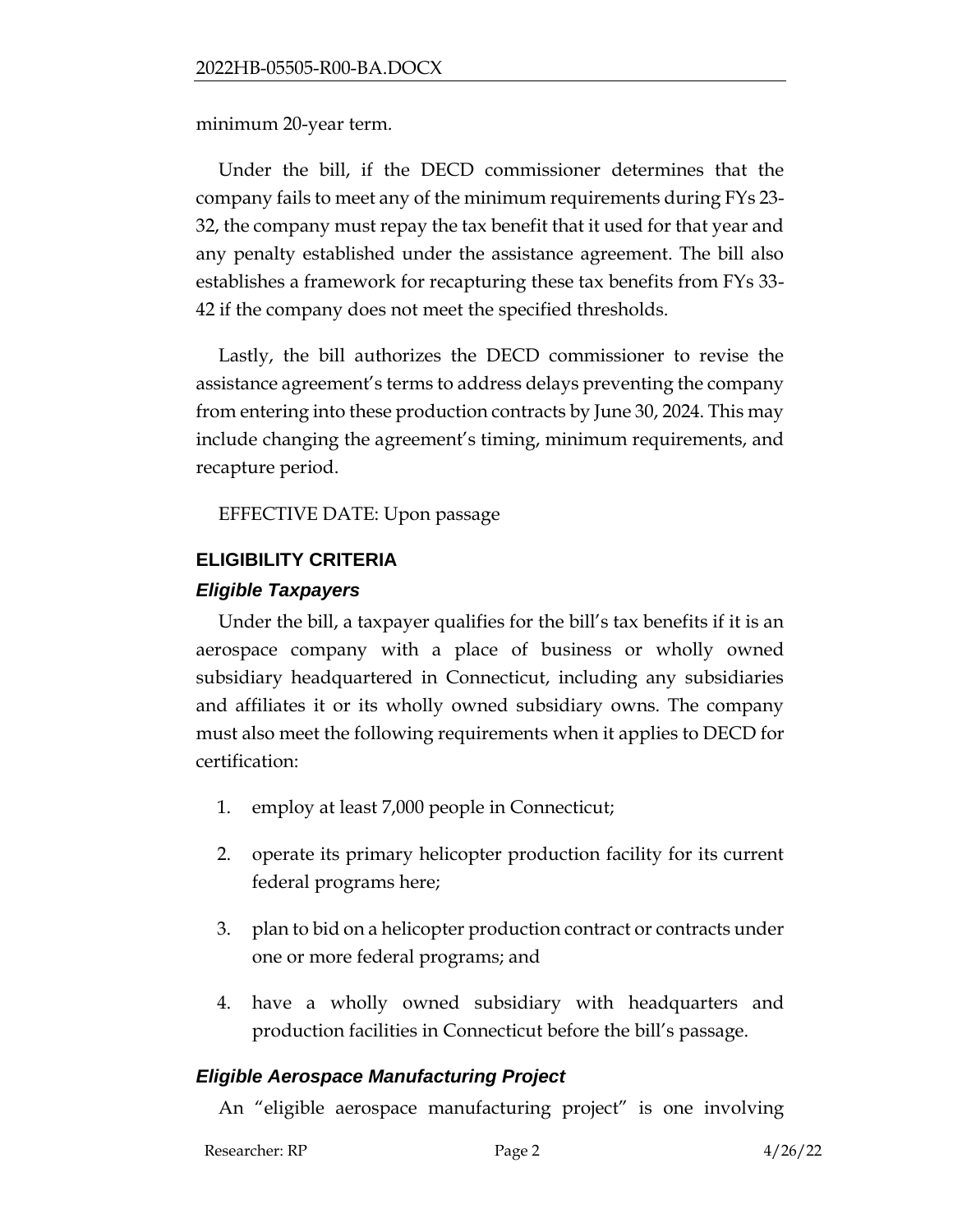helicopter production in Connecticut that, if certified by the DECD commissioner, will require the following:

- 1. primary helicopter production to be performed in Connecticut for current federal programs specified in the assistance agreement, as of the date specified in the agreement;
- 2. during the assistance agreement's term, undertaking and maintaining primary helicopter production in Connecticut for one or more of the future federal programs specified in the agreement under production contracts the eligible taxpayer enters into after the bill's passage; and
- 3. minimum employment, wage, supplier spend, and capital expenditure requirements by the eligible taxpayer through at least June 30, 2042.

Under the bill "production" means the various operations related to completing a helicopter, including procurement, engineering, manufacturing, assembly, integration, and testing.

# *Certifying Project Eligibility*

DECD must certify that the aerospace manufacturing project meets the bill's criteria before it may enter into an assistance agreement with the company. Any company seeking certification must apply to the commissioner in a form acceptable to him and include information he prescribes, including a detailed plan outlining the project, its term, and estimated expenditures. The commissioner may also require the company to provide any additional information he needs to certify the company's eligibility.

Under the bill, only the DECD commissioner may decide if a project meets the bill's eligibility criteria. His authority to do so is neither a waiver of the state's sovereign immunity nor an authorization for a company to sue the state if he denies its application.

# **ASSISTANCE AGREEMENT**

Once the DECD commissioner certifies the company's aerospace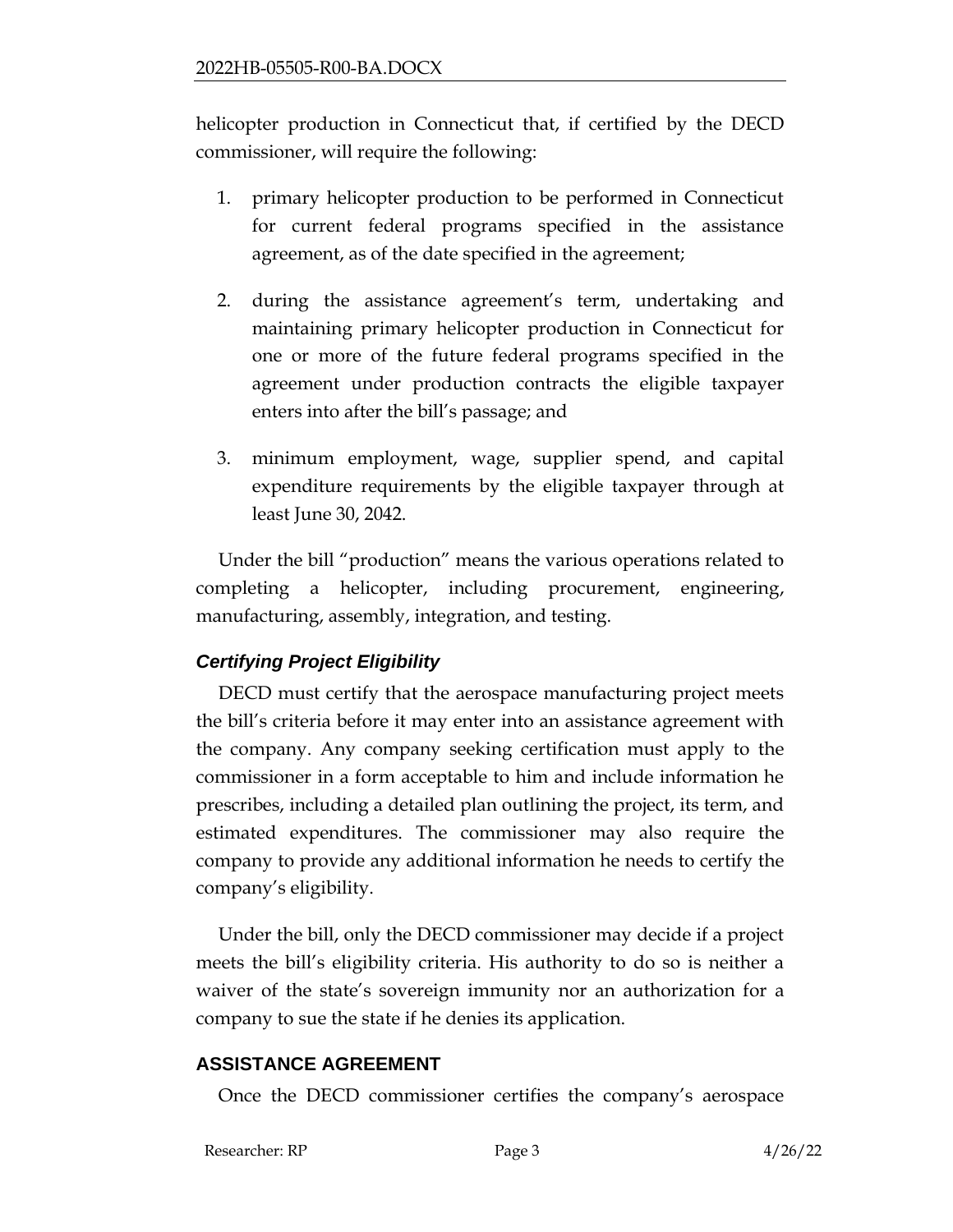manufacturing project, the bill authorizes him to enter into an assistance agreement with a term of at least 20 years. Under this agreement (including any amendments or extensions made to it), the commissioner may agree to provide the company tax benefits for meeting minimum annual requirements and to further induce the company to enter into an aerospace manufacturing project. These benefits may allow the company to first offset its sales and use tax liability for the corresponding compliance year and, if applicable, claim a corporation business tax credit, as described below. Under the bill, a "compliance year" covers the same period as a state fiscal year (i.e., July 1 to June 30), from FY 23 to FY 32.

The bill prohibits the commissioner from entering into any assistance agreement under the bill after January 31, 2023.

# *Agreement's Required Content*

The agreement must specify the conditions the company must meet to receive the benefits. These include requiring the company to commit to (1) maintaining its wholly owned subsidiary's headquarters (or its successor's) in Connecticut, (2) operating its primary helicopter production facility for current federal government programs here, and (3) undertaking and maintaining its primary helicopter production for any future federal government programs here.

The agreement must also:

- 1. describe the project and indicate how long it will take the company to complete it;
- 2. establish the minimum requirements the company must meet in each compliance year, as described below;
- 3. identify the amount of sales and use tax offsets and corporation business tax credits for which the company is eligible for each compliance year if it meets these minimum requirements;
- 4. establish the terms and conditions for repaying the tax offsets and paying any penalties for failing to comply with the agreement;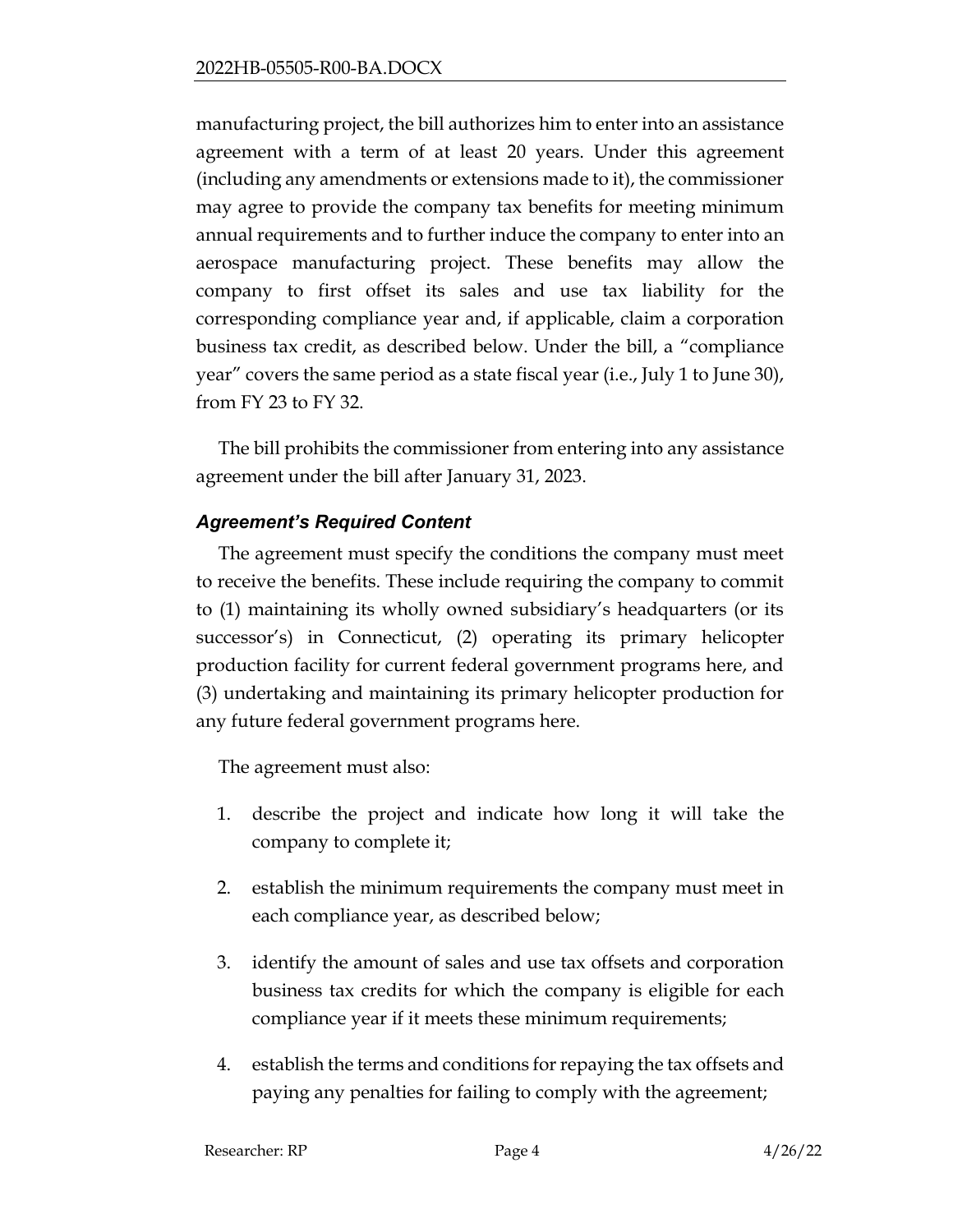- 5. specify how the company must notify the commissioner of any disputes under the agreement; and
- 6. include any other terms and conditions the commissioner requires.

# *Benefit Period*

The agreement must require the company to earn and use the tax benefits during the first eight years of any federal helicopter production contract, but no later than the "benefit period." Under the bill, the benefit period runs from the bill's effective date to June 30, 2032.

# *Dispute Resolution*

The bill allows the company to sue the state in Hartford Superior Court if it disputes a claim under the assistance agreement. The company must (1) first notify the DECD commissioner as the agreement requires and (2) bring the action within two years after providing this notice. The bill reserves all legal defenses to the state except sovereign immunity.

# *Conflicts With Other Statutes*

The bill specifies that the agreement's provisions supersede any conflicting laws (1) limiting the amount of assistance the commissioner may award under the Manufacturing Assistance Act (MAA), (2) requiring businesses to provide security for any MAA financing they receive, and (3) requiring legislative approval for economic development assistance exceeding specified thresholds.

# *Allocation Notice*

Under the bill, after the DECD commissioner and company execute the assistance agreement, the commissioner must issue an allocation notice indicating the (1) maximum amount of sales and use tax offset and refundable tax credit available to the company for the benefit period and (2) requirements the company must meet to qualify for them. The notice must certify to the company that it may claim the offsets and credits if it meets the specified requirements.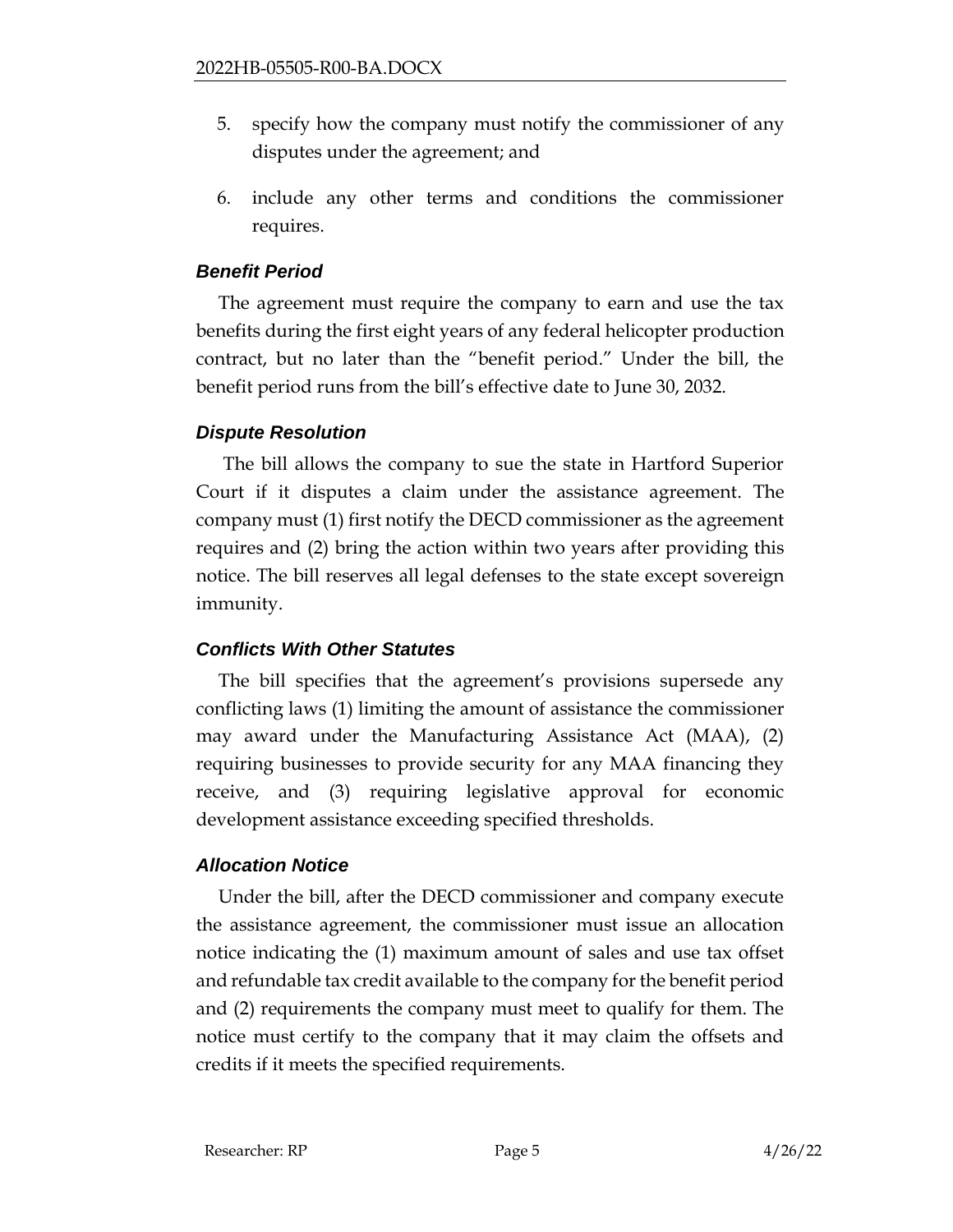#### *Revisions to the Agreement*

The bill allows the commissioner to revise the assistance agreement's terms to address a delay, not caused by the company, that prevents it from entering into one or more production contracts by June 30, 2024. The revisions may include changes to the timing of the (1) benefit period, (2) compliance years, (3) contract years (i.e., years following the benefit period where the company must continue to meet certain requirements to avoid benefit recapture), (4) minimum requirements (see below), and (5) recapture period. They may also include other conforming changes, so long as the project tax benefit must be earned and used during the production contract's first eight years.

The bill also authorizes the commissioner to periodically amend, supplement, or modify the agreement's terms as long as the changes are consistent with the bill's provisions.

# **MINIMUM REQUIREMENTS**

The bill establishes the minimum conditions the company must meet during each compliance year to qualify for the incentives for each of these years (i.e., "minimum requirements"). These include the following:

- 1. maintaining its wholly owned subsidiary's headquarters in Connecticut;
- 2. maintaining and operating the company's primary helicopter production facility for its current federal government programs here;
- 3. undertaking and maintaining in Connecticut its primary production for helicopters that will be produced (a) during the assistance agreement's term under one or more of the future federal government programs specified in the agreement and (b) under production contracts entered into after the bill's passage;
- 4. maintaining diversity and workforce training programs according to the agreement's terms; and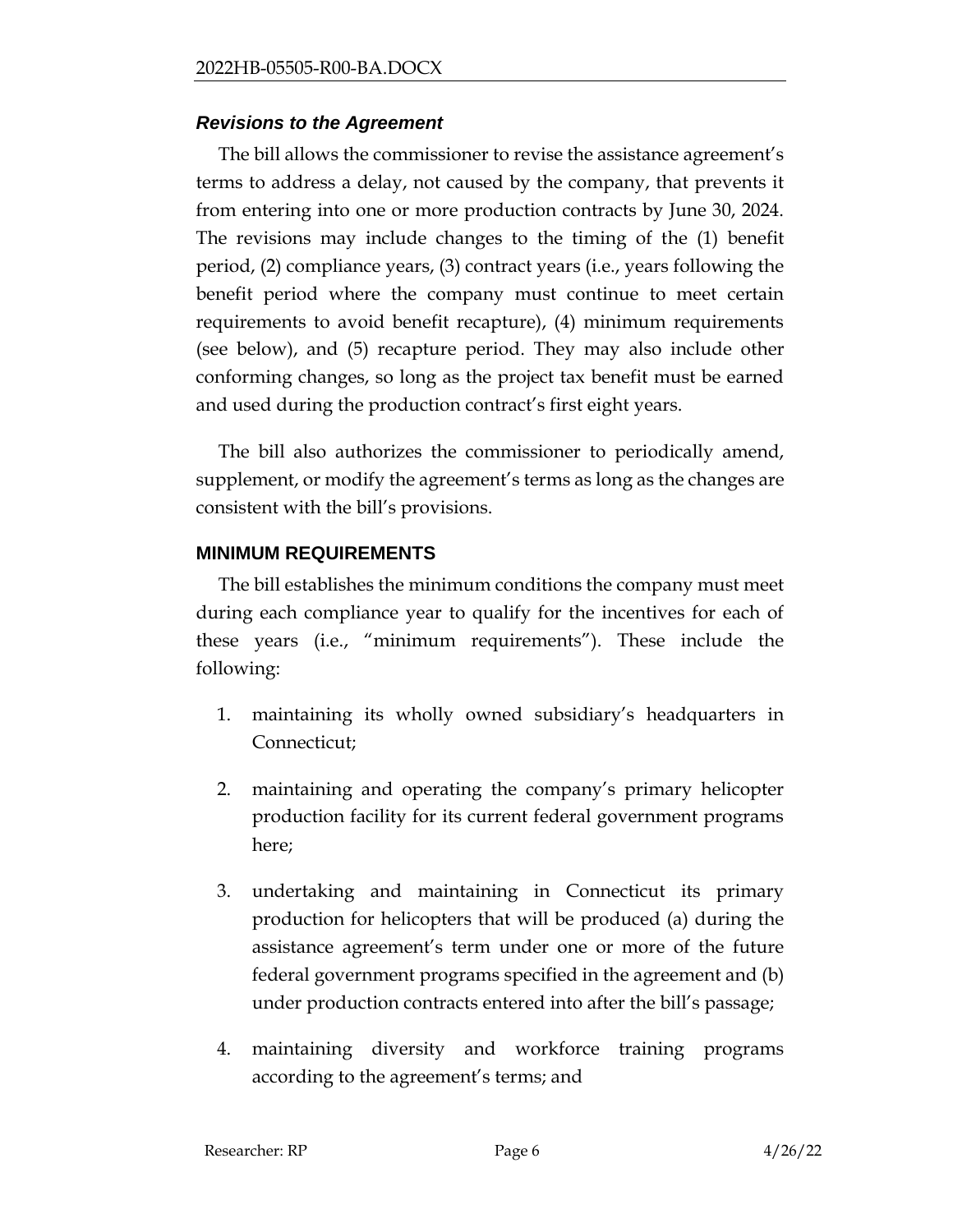5. achieving the employee, average wage, supplier spend, and capital expenditure requirements for compliance years 23-32, as described below.

# *Employee Requirement*

Under the bill, the employee requirement the company must achieve depends on whether it enters into one or two of the federal helicopter production contracts specified in the assistance agreement. If it enters into a contract for one federal program, it must have at least 7,375 fulltime employees in Connecticut on average for each compliance year (i.e., employees working at least 35 hours per week, excluding temporary or seasonal workers or anyone who does not receive a federal W-2 form from the company). If it enters into contracts for two federal programs, it must have at least 7,500 full-time employees for each year, on average.

The average number of full-time employees for each compliance year is calculated by adding the number of these employees at the end of each quarter and dividing the total by four.

# *Average Wage Requirement*

Under the bill, the company's average annual wage for full-time employees in Connecticut must be no less than the amounts specified in the assistance agreement.

# *Supplier Spend Requirement*

The bill requires the wholly owned subsidiary, or the company on the subsidiary's behalf, to annually spend at least the following amounts with supply companies in Connecticut (i.e., total annual spend):

- 1. \$300 million for compliance years 23 and 24,
- 2. \$410 million for compliance years 25-29, and
- 3. \$470 million for compliance years 29-32.

Purchases count toward the total annual spend if the supply company is a commercial business with a "regular place of business" in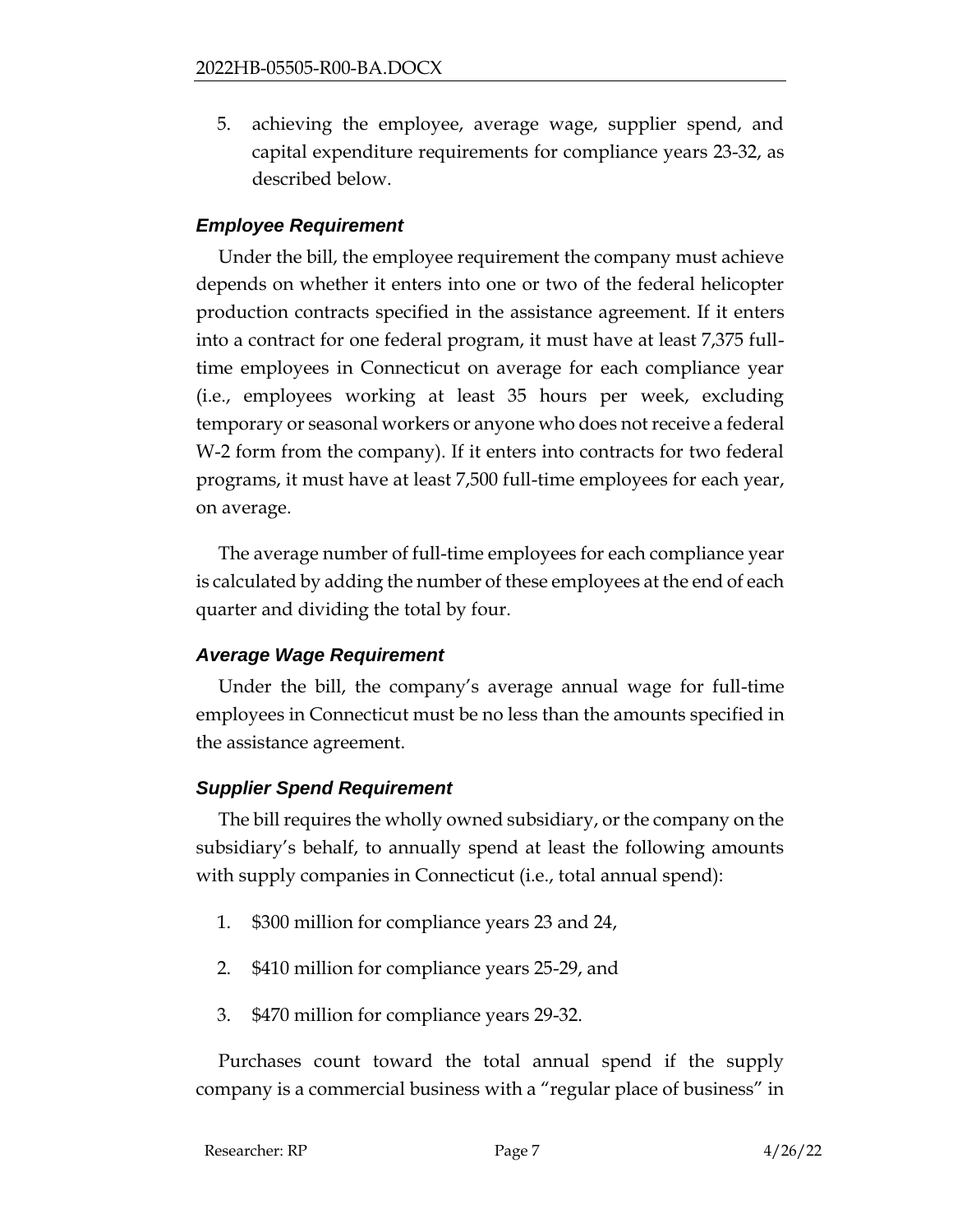Connecticut and supplies goods and services needed to support the company's operations or product manufacturing. Supply companies do not include local, state, or federal revenue collection or taxing entities.

Under the bill, the supply company has a regular place of business in Connecticut if it operates a bona fide office, factory, warehouse, or other space in the state at which it regularly and systematically does business in its own name through its employees (1) in regular attendance there and (2) carrying on its business in its own name. Regular places of business do not include (1) the location of a supply company's statutory agent for service of process; (2) temporary offices used only for the duration of the contract; and (3) offices maintained, occupied, or used by a supplier's affiliate.

If an expenditure qualifies for both the supplier spend and capital expenditures requirement described below, the company may choose to count the expenditure toward either of the categories, but not both.

# *Capital Expenditure Requirement*

The bill requires that the wholly owned subsidiary achieve annual capital expenditures in Connecticut that meet the minimum amounts shown in Table 1.

| <b>Compliance Year</b> | <b>Minimum</b><br><b>Amount (millions)</b> |
|------------------------|--------------------------------------------|
| 23                     | \$70.2                                     |
| 24                     | 71.1                                       |
| 25                     | 72.9                                       |
| 26                     | 73.8                                       |
| 27                     | 75.6                                       |
| 28                     | 77.4                                       |
| 29                     | 78.3                                       |
| 30                     | 80.1                                       |
| 31                     | 81.9                                       |
| 32                     | 83.7                                       |

**Table 1: Capital Expenditures Requirement for Compliance Years 23-32**

"Capital expenditures" are the bona fide costs to the company's wholly owned subsidiary and its subsidiaries for the following:

```
Researcher: RP Page 8 4/26/22
```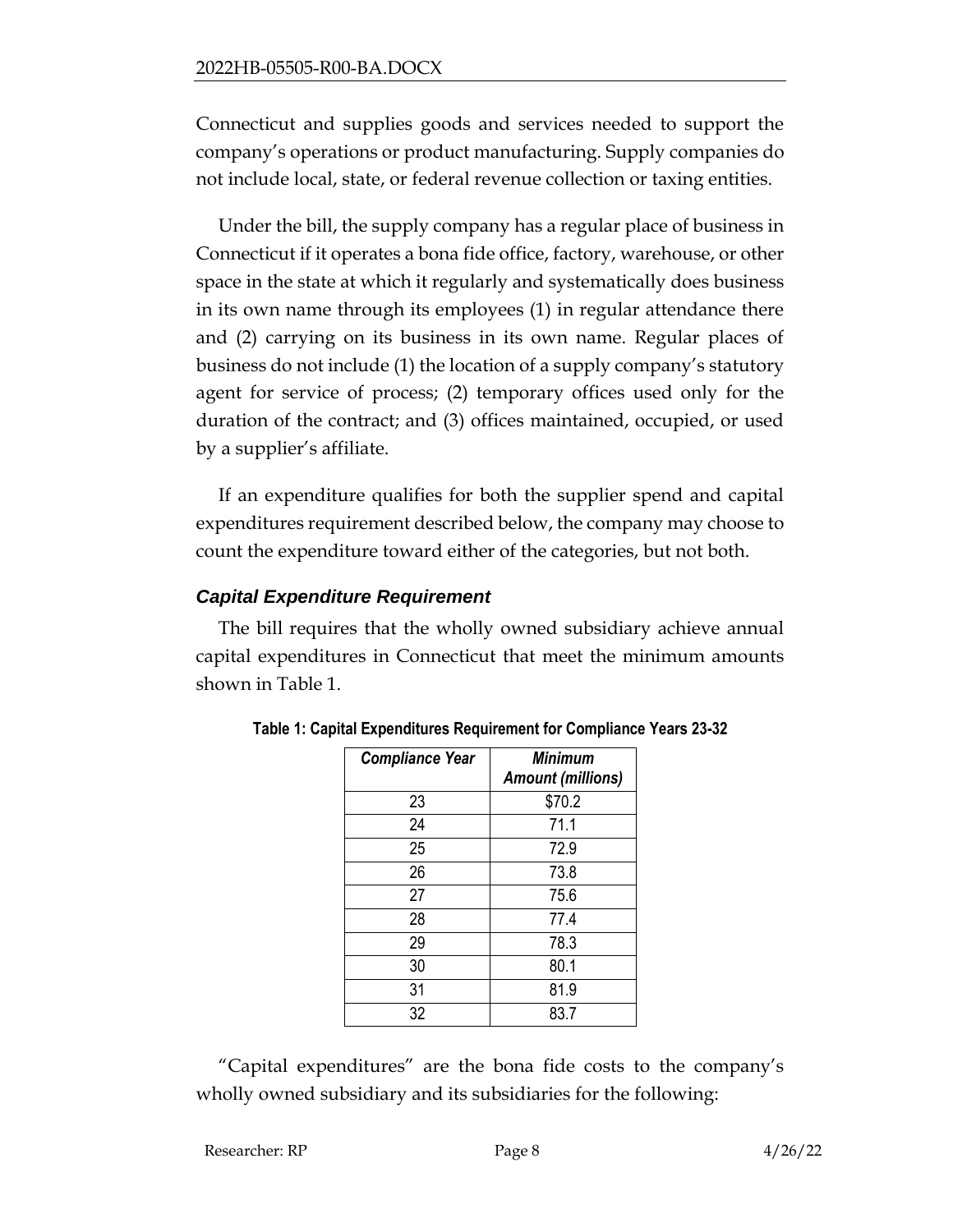- 1. acquiring land, buildings, machinery, equipment, or any combination thereof;
- 2. making site and infrastructure improvements;
- 3. planning;
- 4. spending on eligible research and development (R&D), including developing new products and markets (i.e., spending eligible for the state's R&D tax credit); and
- 5. developing diversification strategies, including preparing plans for regional diversification strategies and hiring consultants needed to complete these plans and strategies.

# **TAX BENEFITS**

The bill authorizes two forms of tax benefits under the assistance agreement: a sales and use tax offset and refundable corporation business tax credit, as described below. Generally, the sales and use tax offsets must be claimed first; the company may claim a corporation business tax credit only if it is unable to use all of its allotted offsets.

The bill caps the total benefit that may accrue to the company in the form of these incentives (i.e., project tax benefit) over the assistance agreement's term at (1) \$6.25 million for each compliance year (\$50 million total) or (2) \$9.375 million for each compliance year (\$75 million total), depending on whether the company enters into federal contracts for one or two helicopter programs, respectively.

# *Sales and Use Tax Offset*

**Certification.** The bill requires that the assistance agreement authorize a sales and use tax offset for the company. After the federal helicopter production contract takes effect, the company must annually certify its actual employment, wages, supplier spend, and capital expenditure amounts to the DECD commissioner under the assistance agreement's requirements and subject to a third-party audit performed according to DECD's audit guide. The company must do so within 60 days after each compliance year ends or by an extended date, if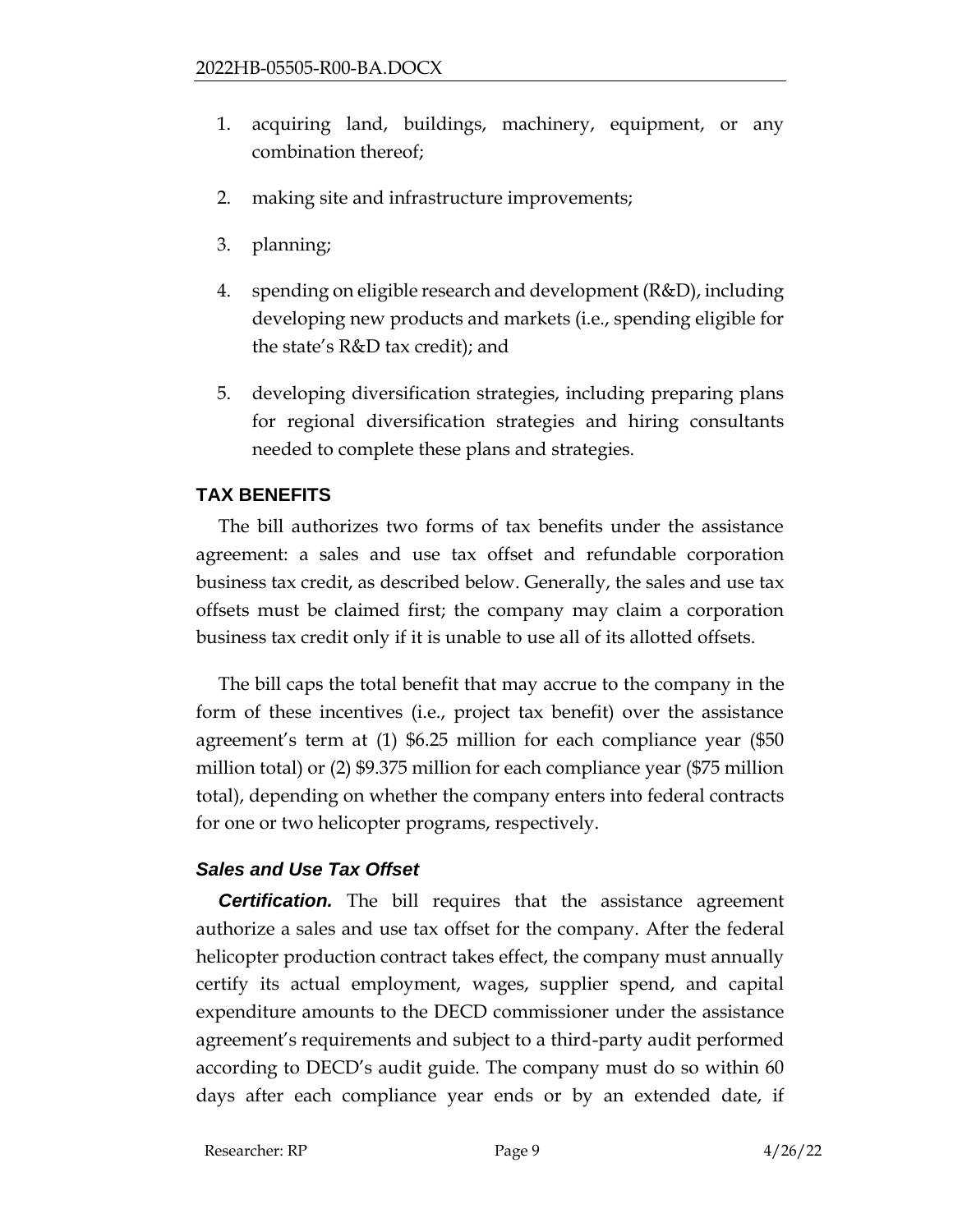requested by the company and approved by the commissioner.

*Calculating and Claiming the Offset.* The bill requires the DECD commissioner, in consultation with the Department of Revenue Services (DRS) commissioner, to determine the form, timing, and manner of providing the offset. The company must calculate the offset amounts after deducting any sales and use tax exemptions applicable to its purchase. This offset does not limit the company's ability to claim the sales and use tax exemptions for which it otherwise qualifies under existing law (e.g., existing exemptions for aerospace companies, see BACKGROUND).

If the audit (see above) shows that the company claimed an offset that exceeds the allowable amount, the company must repay the offset as specified in the assistance agreement. After the DECD commissioner receives the company's certification at the end of each compliance year, it must tell the DRS commissioner whether the company (1) has met all of the minimum requirements necessary to qualify for the offset or (2) must repay the offset amount in accordance with the assistance agreement's terms.

# *Refundable Tax Credit*

Under the bill, if the audit shows that the company is unable to use all of the offset for a compliance year, then the agreement must authorize the company to claim the excess amount as a refundable corporation business tax credit. The credit may be for up to \$5 million for each compliance year and \$45 million total over the agreement's term.

The company must claim the refundable credit on its corporate tax return for the income year that ends during the compliance year. The bill exempts the credit from statutes that (1) limit the total amount of tax credits a corporation may use to reduce its corporation business tax liability and (2) specify the order in which corporations must claim their eligible credits.

*Carry Forwards.* Under the bill, if the excess amount is greater than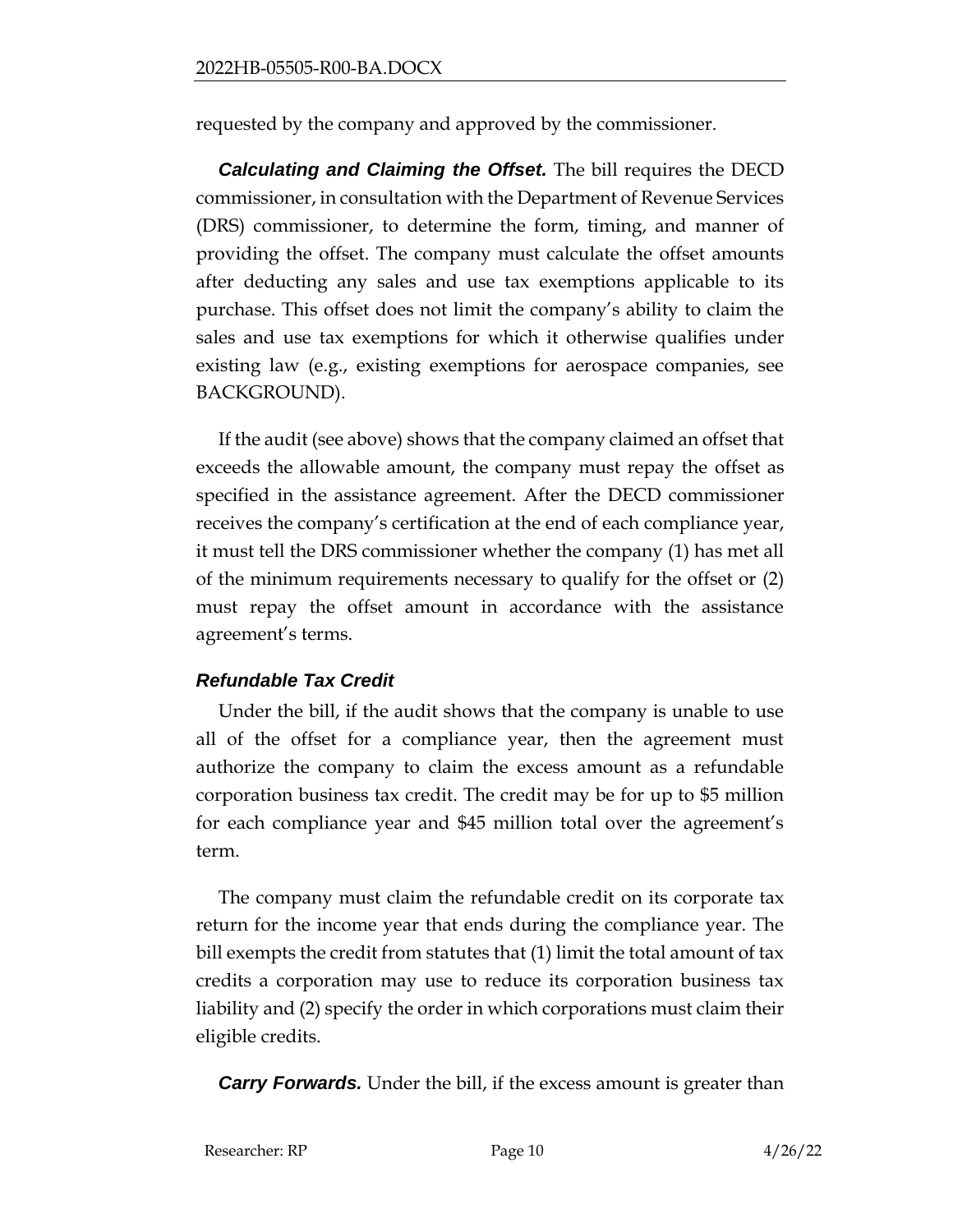\$5 million for any year, the company may carry forward the excess to future compliance years until it is fully used, but no later than June 30, 2032.

The company may first use the carried forward amount to offset its sales and use tax liability and then as refundable corporation business tax credits of up to \$5 million for each compliance year. The company must use the carry forward amount before applying any sales and use tax offset it earns in any future compliance year.

*Credit Voucher.* The bill requires DECD to issue the company a credit voucher that establishes the refundable credit amount allowed and income year for which it may be claimed. It must do so within 30 days after receiving the audit described above, or as provided in the assistance agreement, during each year of the benefit period. The commissioner must annually provide the DRS commissioner with a report detailing these credit vouchers.

# **REPAYMENT AND RECAPTURE**

#### *Repayment During Compliance Years*

Under the bill, if the DECD commissioner determines that the company failed to meet any of the minimum requirements for a compliance year, the company must repay any project tax benefit that it used for that year and pay any penalty established under the assistance agreement.

# *Recapture During Contract Years*

The bill subjects the sales and use tax offset and refundable tax credit to potential recapture for 10 years, from FYs 33 to 42. Specifically, the recapture applies during each 12-month period from July 1, 2032, through June 30, 2042 (i.e., contract years), if the company fails to meet the following requirements as detailed in the assistance agreement:

- 1. meeting the annual threshold for employee head count, average wages, supplier spend, and capital expenditures detailed in the assistance agreement;
- 2. maintaining its wholly owned subsidiary's headquarters in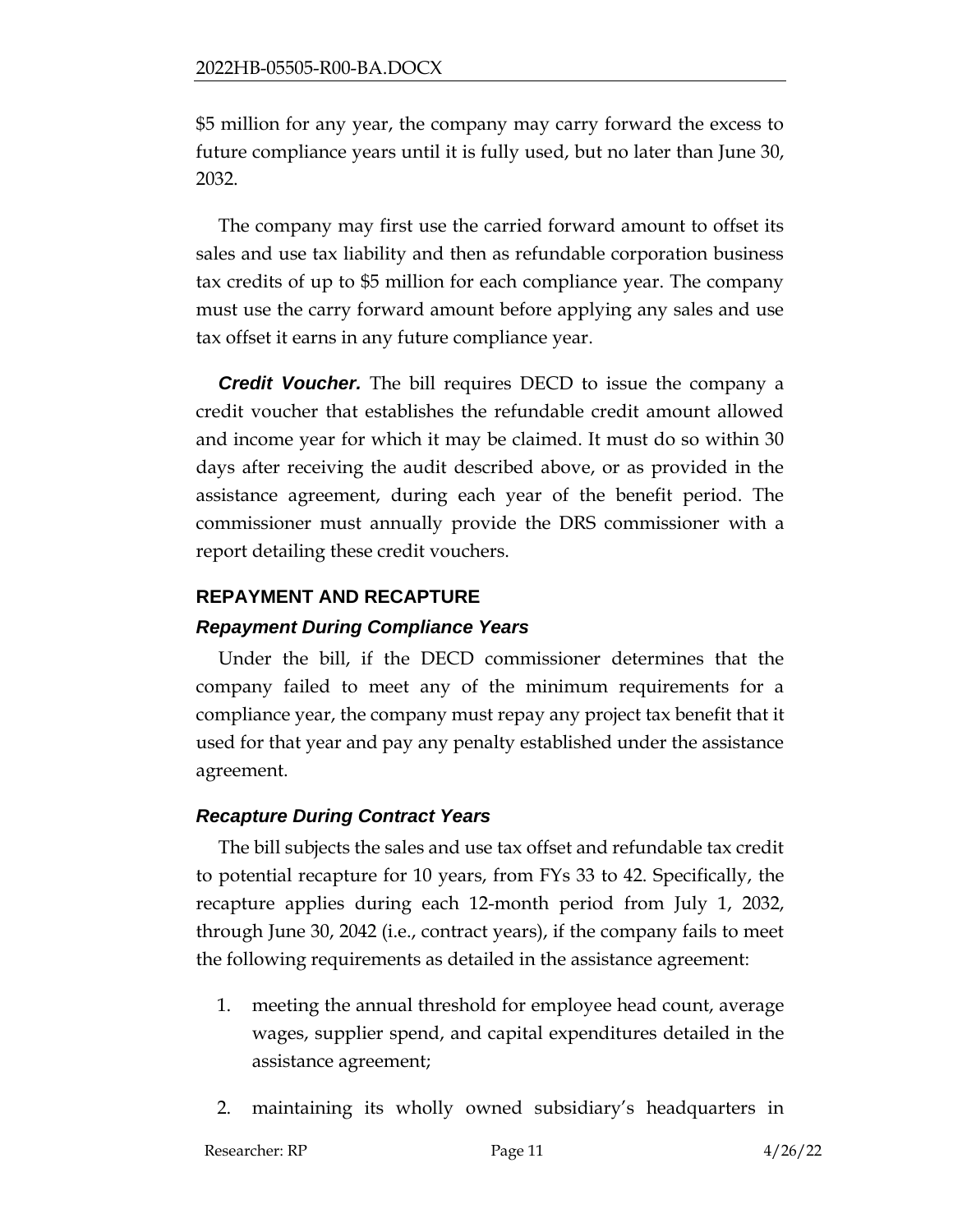Connecticut, as described in the assistance agreement;

- 3. maintaining and operating the company's primary helicopter production facility for its current federal government programs here;
- 4. undertaking and maintaining in Connecticut its primary helicopter production that will be produced during the assistance agreement's term under one or more of the future federal government programs specified in the agreement and entered into after the bill's passage; and
- 5. maintaining diversity and workforce training programs according to the agreement's terms.

For each of these contract years, the bill establishes a targeted and minimum job requirement that depends on whether the company enters into one or two of the federal helicopter production contracts specified in the assistance agreement. Table 2 shows these requirements.

| <b>Job Requirement</b> | <b>One Program</b> | <b>Two Programs</b> |
|------------------------|--------------------|---------------------|
| Minimum Number         | 6,000              | 7.000               |
| <b>Targeted Number</b> | 7,250              | 7.750               |

**Table 2: Annual Job Requirements from FY 33-42**

For any year in which the number of actual jobs is less than the minimum number required, the bill requires the company to repay 10% of the aggregate project tax benefits it used (i.e., the "annual recapture amount"). This annual recapture amount is prorated at 90% (i.e., 9% of the aggregate project tax benefits it used) if the number of actual jobs equals or exceeds the minimum but is less than the targeted amount.

The bill authorizes the DECD commissioner to establish other requirements (e.g., wage requirements) that apply to the recapture of the remaining 10% of the annual recapture amount. However, the total amount of the recapture may not exceed the annual recapture amount.